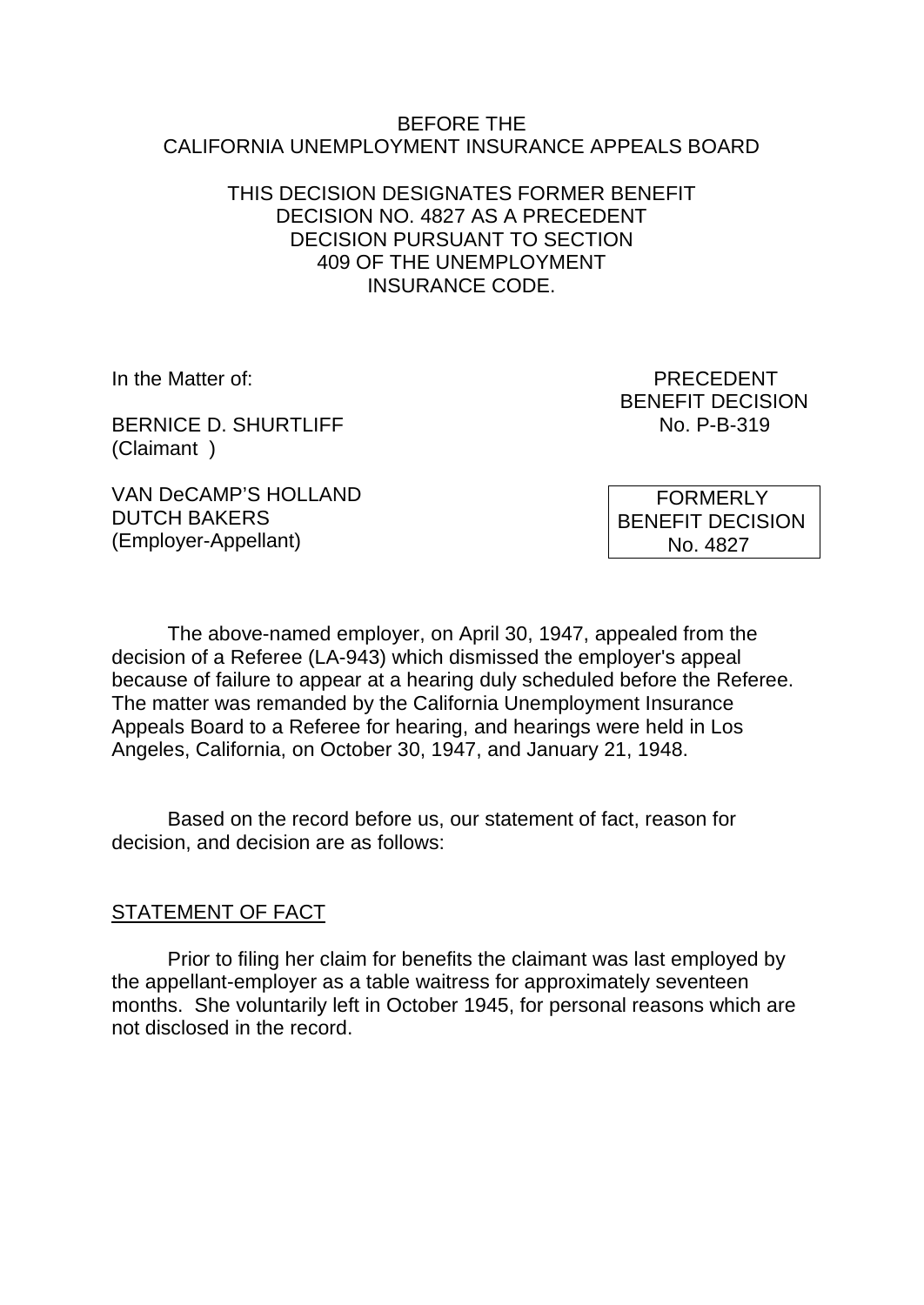### P-B-319

On November 1, 1946, the claimant registered for work and filed a claim for benefits in the Los Angeles office of the Department of Employment. Upon receiving notice that a claim for benefits had been filed the employer mailed the claimant an offer of reemployment on November 5, 1946, and advised the Department of this offer. On November 15, 1946, the Department issued a determination which held that the claimant had not refused an offer of suitable employment without good cause within the meaning of Section 58(a)(4) of the Act [now section 1257(b) of the code]. The employer appealed and the matter was duly scheduled for hearing in Los Angeles on February 28, 1947, but was changed to March 28, 1947, at the request of the appellant. The employer's representative was attending to certain business matters in another city at the time of this hearing and did not appear to testify but in anticipation of this absence submitted an affidavit in lieu of a personal appearance. As a result of the employer's nonappearance the Referee dismissed the appeal on April 2, 1947. The employer appealed to this Appeals Board and the dismissal by the Referee was set aside and the matter was remanded for hearing on October 8, 1947. Hearings were held on October 30, 1947, and January 21, 1948, and a transcript of the evidence obtained has been referred to us for final consideration and decision.

The offer of reemployment on November 5, 1946, was to work in the claimant's former position as a waitress in a coffee shop operated by the appellant and in which she had previously worked. The claimant did not appear and testify at any of the hearings but a statement signed by her during an interview with a department representative in connection with the offer was entered in evidence. According to this statement the claimant was not a union worker but refused the offer because she was not willing to cross a picket line in front of the restaurant for the reason that she did "not want to be a strike breaker."

The evidence discloses that because of a trade dispute involving the employer, certain unions established this picket line on April 16, 1946. It was continuously maintained thereafter until August 27, 1947, when the picketing ended. The pickets were massed in front of the company's bakery plant and general office building. Adjacent to the main plant is an area reserved for parking and adjoining this is the coffee shop in which the claimant was offered reemployment. The picket line, which consisted of approximately 250 persons when it was first established, extended across the parking area and in front of at least one entrance to the coffee shop. Although the company operates numerous retail bakery stores and another coffee shop in addition to the above-mentioned establishments, as far as the record discloses there was no picketing except at the locality referred to in the vicinity of the main bakery plant.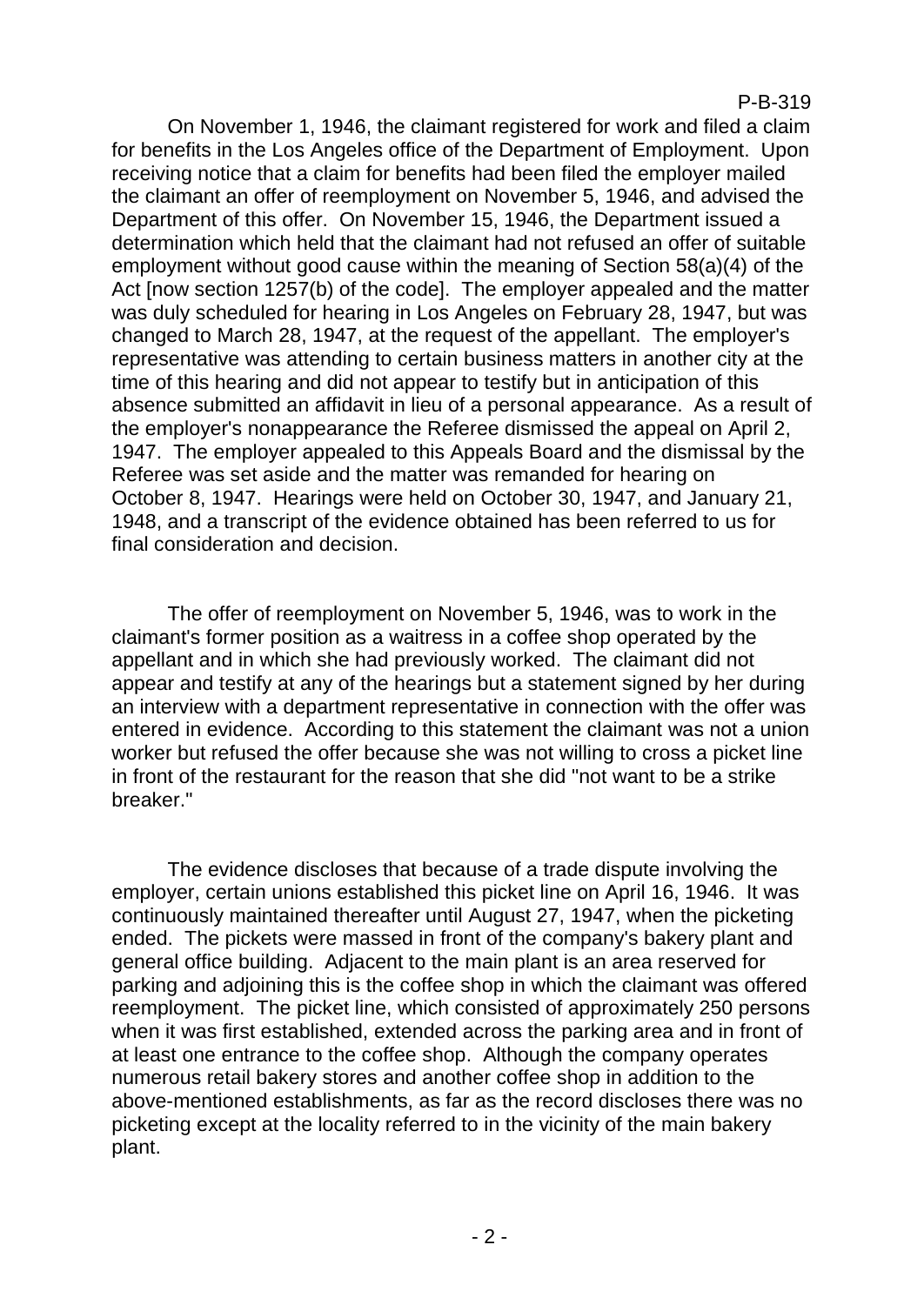P-B-319

There are approximately 1475 workers employed by the company and information was submitted disclosing that of this number approximately one-half work at the bakery plant, general offices, and adjoining coffee shop. The company did not stop operations during the dispute but approximately twenty workers, including some women, left their employment and/or participated in the picketing. However, the other employees continued to work, including those individuals who had to pass through the picket line to reach their employment.

A representative of the employer testified that the claimant was rehired in her former position on February 15, 1947, when she applied for work on her own behalf and that thereafter she crossed the picket line.

The appellant contends in part that the claimant should be disqualified from benefits because she refused to pass through the picket line to accept the offer of work. It is further alleged that the claimant did not have good cause for refusing the offer since she subsequently applied for the same position and was rehired at her own request.

## REASON FOR DECISION

Section 13(b)(1) of the Unemployment Insurance Act [now section 1259 of the code] povides that "no work or employment shall be deemed suitable and benefits shall not be denied to any otherwise eligible and qualified individual for refusing new work . . . if the position offered is vacant due directly to a strike, lockout, or other labor dispute."

In the instant case, the Department determined that the employment offered to the claimant was not an offer of suitable employment because it was a position made vacant due directly to a trade dispute. The evidence amply discloses that the employer was involved in a trade dispute and that the picket line consequently established extended across an entrance to the premises where the claimant was offered employment. The evidence further discloses that some twenty employees of this employer left their work because of the trade dispute. Although the work categories of these people were not disclosed, it is noted that some of them were women. In this state of the record, we cannot establish as a fact whether or not the position offered to the claimant was one of the approximately twenty that were thus made vacant.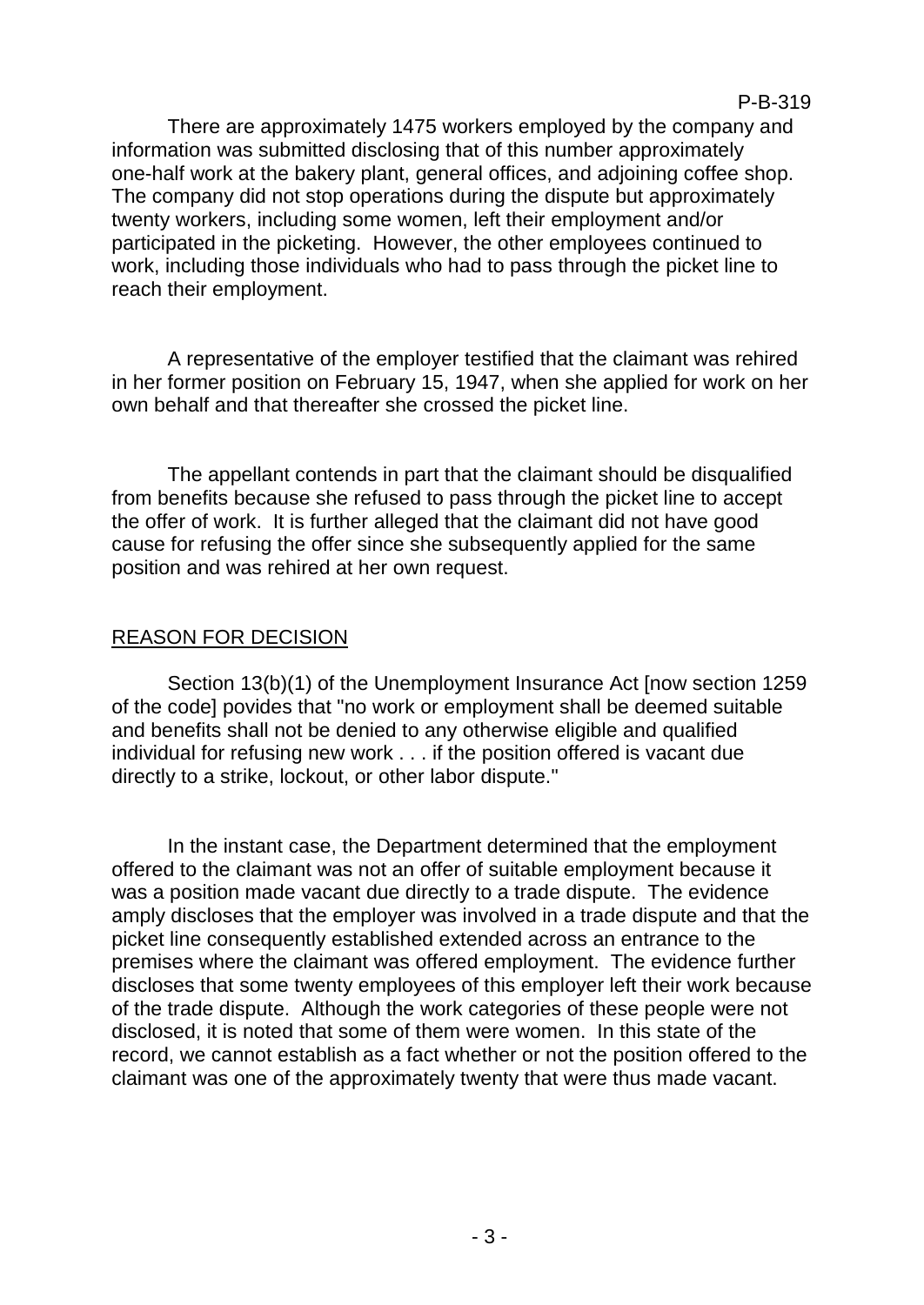The Department determined that this was the case, however. We may presume, in the absence of evidence to the contrary, that the Department reached the conclusions expressed in its determination only after an investigation of the facts, and that the official duty of determining the eligibility of the claimant for benefits vested in the Department by Section 67 of the Act [now sections 1327-1333 of the code] was properly performed (Section 1963 CCP, sub. 15 [repealed - see Evidence Code, section 664]).

In addition, the question whether the position offered to the claimant was one made vacant by reason of a trade dispute is one peculiarly within the power of the employer to resolve by presenting pertinent evidence. In spite of the fact that there were two hearings held in this matter in which the issue was squarely presented, the employer saw fit to present no evidence that the position was not thus made vacant. The employer chose, however, to show only that a relatively few positions were made vacant by reason of the trade dispute. We concede that such evidence renders less probable that the position offered to the claimant was thus made vacant, but it certainly does not negate the possibility nor overcome the determination of the Department. In our opinion, the employer has not sustained the burden of proof that devolved upon the employer as appellant in this matter.

In Benefit Decision No. 1796-4061, this Board stated that "in the absence of evidence to the contrary, work offered behind a picket line may be presumed to be a position vacant due directly to a trade dispute." In view of the failure of the employer to present evidence to overcome the determination of the Department, it is not necessary to rely upon this precedent as a ground for decision in the instant case. We make no finding, therefore, as to whether that decision is applicable to the factual situation presently before us.

### **DECISION**

The determination of the Department is affirmed. Benefits are allowed, provided the claimant is otherwise eligible.

Sacramento, California, April 9, 1948.

### CALIFORNIA UNEMPLOYMENT INSURANCE APPEALS BOARD

TOLAND C. McGETTIGAN, Chairman

MICHAEL B. KUNZ